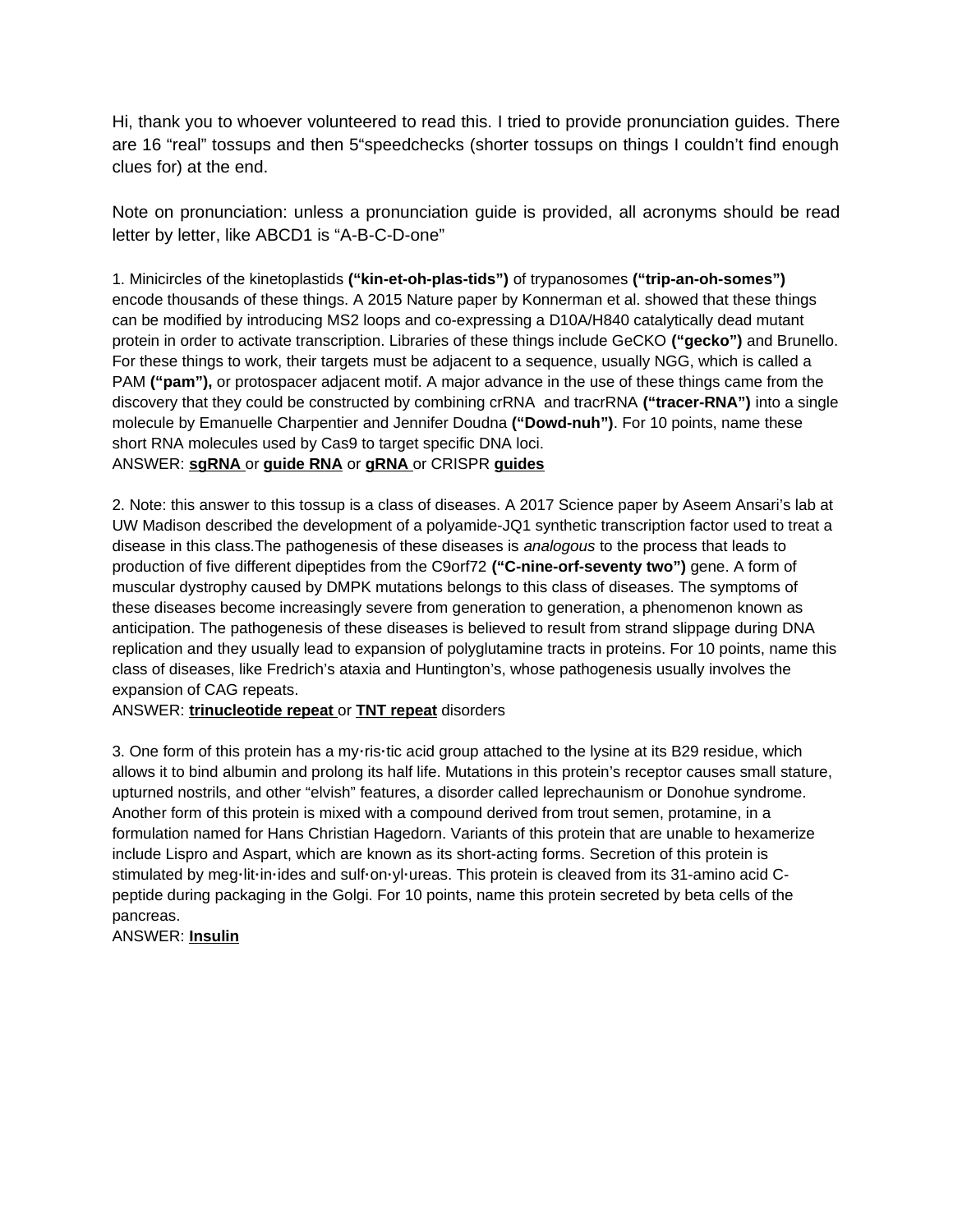4. Like neuroblastoma, this disease can be imaged with an Iodine-131-labeled MIBG scan. A common ectopic site for this disease is located at the base of the inferior mesenteric artery, known as the Organ of Zuckerkandl. Urine of patients with this disease has increased levels of metanephrines **("met-uh-nephrin")** and vanillylmandelic **("van-ill-ill-man-del-ic")** acid, or VMA. The drugs phentolamine **("fen-toll-uhamine")** or phenoxybenzamine **("phen-ox-ee-benz-amine")** are administered to patients before undergoing resection of these tumors. Patients with this disease experience episodic symptoms that can be remembered as the 5 P's, which includes heart palpitation, elevated blood pressure, and perspiration. These tumors arise from chromaffin cells. For 10 points, name these tumors of the adrenal medulla, which lead to overproduction of norepinephrine and epinephrine. ANSWER: **pheochromocytoma**

# 5. Trimethylglycine **("tri-meth-ill-gly-cine")**, or betaine **("bet-ane")**, can be administered to reduce accumulation of this compound. An accumulation of this compound leads to a disease in which the lens is subluxated **("sub-lux-ated")** downward and inward. PLP can be administered to treat patients who have a deficiency of an enzyme that combines this molecule and serine to produce cystathionine **("cis-tuhthigh-own")**. Patients with that enzyme deficiency are often described as having a "Marfanoid-habitus". A derivative of this molecule is produced as a byproduct during the conversion of norepinephrine to epinephrine and during DNA methylation. That byproduct is formed when a methyl group is donated from S-adenosyl methionine. For 10 points, name this non-standard amino acid, which is like a cysteine but with an extra methylene group.

#### ANSWER: **Homocysteine**

6. Hematologic disorders like multiple myeloma can have cells that histologically resemble the crumpled tissue paper macrophages characteristic of one of these diseases. It's not hemophilia, but Sangamo therapeutics has several ongoing clinical trials using zinc finger nucleases to treat several of these diseases. One of these diseases, which is characterized by destruction of myelin, is named for its histologic appearance due to accumulation of sulfatides. That disease, caused by a deficiency of arylsulfatase A, is metachromatic leukodystrophy. Derivatives of the molecule ceramide accumulate in these diseases. Enzyme replacement therapies exist for several of these diseases, like replacement of gluco**·**cerebro**·**sidase and alpha-galactosidase A for Gaucher disease and Fabry's disease, respectively. For 10 points, name this class of diseases, characterized by dysfunction of an organelle that serves as the cell's garbage disposal.

## ANSWER: **lysosomal storage disorders** or **LSDs**

7. Autoantibodies against a protein that catalyzes the production of these molecules are characteristic of a class of small-vessel vasculitides **("vasc-yule-it-eye-dees")** that includes microscopic polyangiitis **("poly-anj-eye-tis")** and Churg-Strauss syndrome. That autoantibody is p-ANCA. Phorbol myristate **("for-ball miss-trate")** acetate, or PMA, is added to a blood sample to detect the production of these molecules by observing conversion of di**·**hydro**·**rhodamine 123 to the fluorescent rhodamine 123. Another test for the production of these molecules looks for the appearance of a deep blue color when cells are incubated with nitroblue tetrazolium. Inability to produce these molecules is characteristic of chronic granulomatous **("gran-yule-oh-mat-ous")** disease, whose sufferers are very susceptible to infection by catalase-positive organisms. After being engulfed into a phago**·**lysosome, pathogens are degraded by these molecules which are produced by enzymes like myeloperoxidase and NADPH oxidase. For 10 points, the neutrophil respiratory burst involves the generation of what class of reactive radical species such as superoxide..

ANSWER: **Reactive oxygen species** or **ROS** [prompt on "radicals"]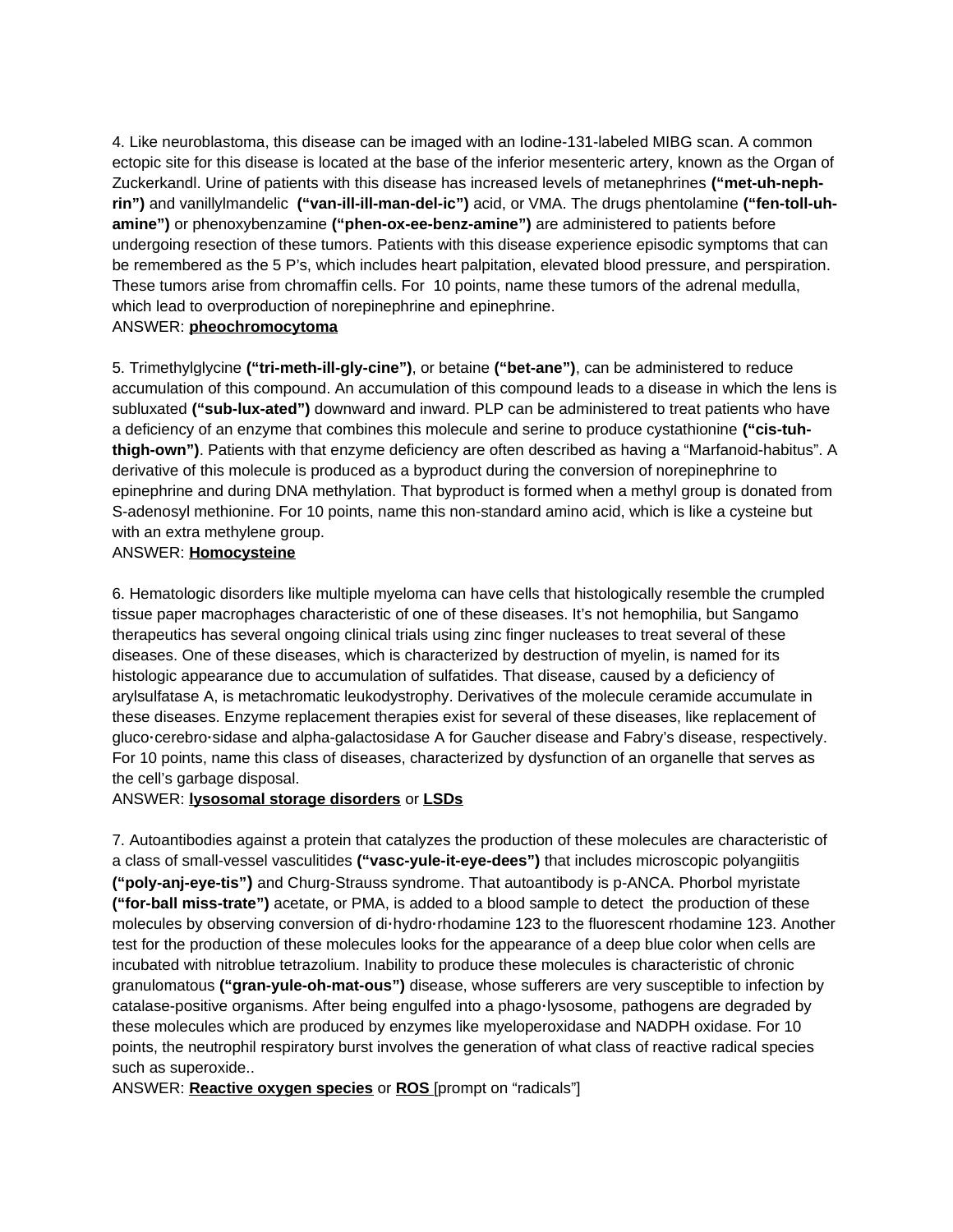8. Deficiency of an enzyme that hydrolyzes terminal residues of this molecule causes Sly syndrome. Patients homozygous for the "\*28 **("star-twenty eight")** variant" of a protein that catalyzes the addition of this molecule are at higher risk of side effects from irinotecan **("irr-ee-noh-tee-can")**. An enzyme that hydrolyzes a derivative of this molecule, MUG, into the fluorescent substrate 4-methyl-um**·**belli**·**ferone is used to evaluate transgene expression in plants as part of the GUS reporter system. Infants treated with chlor**·**am**·**phen**·**i**·**col develop cyanosis because of their inability to attach this molecule to it, a condition known as Gray Baby Syndrome. Deficiency of an enzyme that catalyzes the addition of this molecule leads to kernicterus **("kern-ick-ter-us")** and requires treatment with phototherapy in Crigler-Najjar syndrome. A derivative of this molecule bound to UDP is used as a substrate by p450 enzymes in phase II metabolism to increase the solubility of xenobiotics. This molecule is derivative of glucose with the OH at its 6th carbon oxidized to a carboxylic acid. For 10 points, name this sugar, which is conjugated onto bilirubin to allow it to be excreted in the urine.

#### ANSWER: **glucuronic acid**

9. A 2017 Nature paper from this scientist's lab describes a lncRNA screen that identifies EMICERI, a novel lncRNA that regulates vemurafenib resistance in melanoma. As a graduate student, this scientist and Ed Boyden were the lead authors on a 2005 paper demonstrating the first use of microbial opsin genes to regulate gene regulation, which started the field of optogenetics and was done during their time in Karl Deisseroth's **("diss-uh-roth")** lab. This scientist's lab developed a method that uses Cas13a **("cas-thirteen-A")** for rapid RNA or DNA detection to identify virus and bacterial strains, a technique termed SHERLOCK **("sherlock"**) . A fast-tracked patent filed based on this man's work has led to a lengthy legal dispute with UC Berkeley over the use of a certain tool in prokaryotes versus eukaryotes. For 10 points, name this Broad Institute scientist who is credited with pioneering the use of CRISPR along with Jennifer Doudna and Emannuelle Charpentier.

## ANSWER: Feng **Zhang**

10. This drug can be used in chromatography to determine the degree of conjugation of various ketones by forming hydrazone adducts that can be detected by their bathochromic shift. The half-life of this drug is bimodal due to the prevalence of different CYP2C19 **("sip-two-C-nineteen")** isoforms leading to the existence of so-called "slow" and "fast acetylators" in the population. Use of this antibiotic can cause arthralgias, a rash and anti-histone antibodies, indicative of drug-induced lupus. Side-effects caused by treatment with this drug include pellagra, due to inhibited niacin synthesis, and peripheral neuropathy and sideroblastic anemia, because this drug closely resembles vitamin B6. This antibiotic can cause high anion gap metabolic acidosis. The active metabolite formed by this drug binds to the enoyl-acyl carrier protein reductase InhA **("I-N-H-A")**. That metabolite is formed when this drug is activated by the catalaseperoxidase KatG **("cat-G")**. For 10 points, name this drug, often used with rifampicin as a first-line tuberculosis treatment and abbreviated INH.

ANSWER: **Isoniazid** or **INH**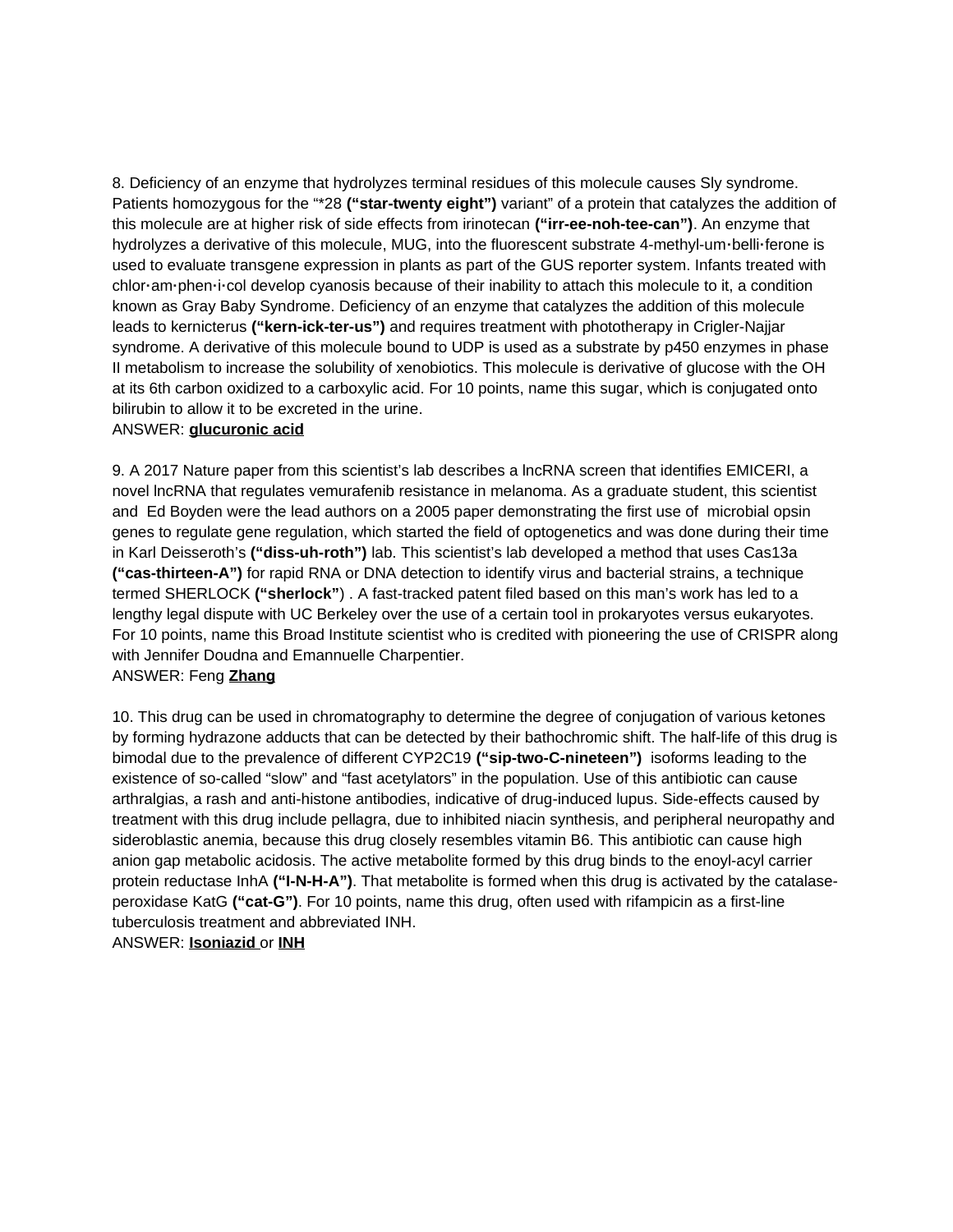11. Journalist Natalie Angier documents her time in Bob Weinberg's lab at the Whitehead Institute and in another laboratory located at this institution in "Natural Obsessions." A fictionalized version of this research institution is where Brown University graduate Leonard Bankhead conducts yeast genetics research in Jeffrey Eugenides's "The Marriage Plot". At this institution, work that began with discovery of the Ac/Ds **("A-C-D-S")** locus led to the discovery of transposons by Barbara McClintock. This institution runs the preprint server bioRxiv. In January 2019, this institution severed ties with a former director who has repeatedly expressed abhorrent views on race and intelligence, James Watson. For 10 points, name this independent research institution located on Long Island.

# ANSWER: **Cold Spring Harbor Laboratory** or **CSHL**

12. Description acceptable. A March 2017 Science paper by Deepak Nijhawan's **("nye-juh-wans")** group at UTSW showed that sulfonamides induce cancer cell death by recruiting RBM39to the protein DCAF15 **("dee-calf-fifteen")**, which causes the addition of this modification to RBM39. A 2015 Nature paper by Benjamin Ebert's group at Dana-Farber showed that the anticancer activity of thalidomide derives from its ability to cause the addition of this modification to casein kinase 1 alpha. A family of these proteins that catalyzes the addition of this modification requires activation by NEDDylation **("ned-ill-ation")** to function. Hydroxylation of HIF1a **("hif-one-alpha")** during hypoxia prevents this modification from being added to it by von Hippel Landau. Securins have this modification added onto them by the anaphase promoting complex, triggering transition from metaphase to anaphase. This modification is added onto lysines of substrate proteins via an isopeptide bond and requires a cascade of 3 proteins called E1, E2 and E3s. For 10 points, name this modification that marks proteins for degradation by the proteasome. ANSWER: **Ubiquitination**

13. The rare deficiency of the 3rd isoform of this protein leads to Khaziri syndrome and a glycosylation deficiency syndrome in which patients are unable to convert polyprenol to dolichol. The most commonlyused inhibitors of this protein being to a class of molecules known as azasteroids. XY infants born lacking this enzyme have ambiguous external genitalia and male internal genitalia, because the molecule produced by this enzyme is required for male external genitalia development. Male pattern baldness and benign prostatic hyperplasia can be treated by an inhibitor of this enzyme, finasteride. For 10 points, name this enzyme that catalyzes the conversion of testosterone into dihydrotestosterone. ANSWER: **5alpha-reductase**

14. A 2006 PNAS paper by T. Funke describes a mutant form of an enzyme in this pathway whose G100A active site mutation confers drug resistance, known as its "CP4" variant. The final product of the *amino-variant* of this pathway is used by polyketide synthases to produce ansamycins. Synthesis of the iron siderophore enterobactin begins with the conversion of one molecule in this pathway to 2,3-DHB. An intermediate in this pathway is cleaved by its namesake lyase into 4-hydroxybenzoate and pyruvate in the first step of ubiquinone synthesis in *E. coli*. Prephenic acid is an intermediate in this pathway formed from the claisen rearrangement of chorismate. An inhibitor of a viral enzyme that cleaves sialic acids on the surfaces of human cells is synthesized from the final product of this pathway and is known as Tamiflu or oseltamivir. This pathway is named for a molecule first derived from the Japanese star anise. The herbicide glyphosate, or Roundup, functions by inhibiting an enzyme in this pathway. For 10 points, name this pathway used by bacteria and plants to synthesize aromatic amino acids. ANSWER: **shikimic acid** or **shikimate** pathway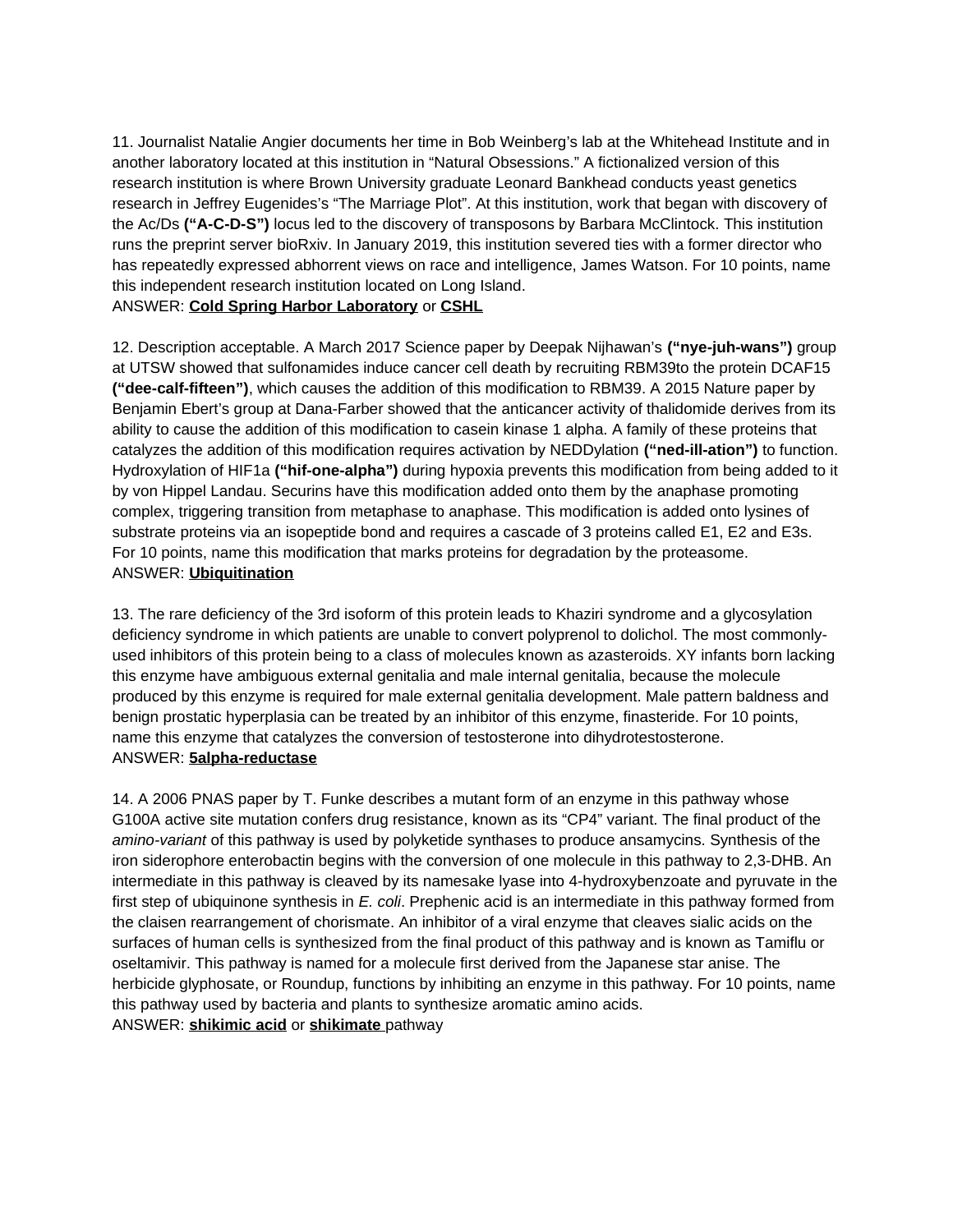15. Talarazole increases the bioavailability of this molecule by blocking its metabolism by inhibiting CYP26 isozymes. 80% of the body's store of this molecule is located in cells that inhabit the perisinusoidal space of Disse, known as stellate or Ito cells. A derivative of this molecule is used to treat patients who have a cancer characterized genetically by a 15;17 translocation and histologically by promyelocytes with Auer (**"Ow-er")** rods. That disease is acute promyelocytic leukemia or APML. This molecule's receptor binds upstream of the Hox gene cluster, which is why one of its derivatives, accutane, is highly teratogenic. For 10 points, what vitamin is linked via a Schiff base to the protein rhodopsin? ANSWER: **vitamin A** [accept **retinal**, **retinoic acid**, **isotretinoin**]

16. Note: please emphasize "named similarly" in the first line. Mutations in a protein that is *named similarly* to this protein lead to the presence of a grossly black liver due to inability to export conjugated bilirubin which is known as Dubin-Johnson syndrome. An assay for the activity of this protein uses the MDCK, or Madin-Darby Canine Kidney cell line. Another assay for the activity of this protein uses an acetyl-methoxy derivative of fluorescein, called calcein-AM. Small molecules designed to inhibit this protein include elacridar and zosuquidar which can be administered to increase cellular concentrations of substrates of this protein like paclitaxel. The calcium channel blocker verapamil is an inhibitor of this protein, which normally serves to maintain the integrity of renal and intestinal epithelia and the blood-brain barrier by pumping out xenobiotics. For 10 points, name this ABC transporter which is frequently upregulated by cancer cells to acquire drug resistance.

ANSWER: or **MDR1** or **multi-drug resistance** protein 1 [accept **p-glycoprotein** or **ABCB1**]

# Speedchecks

1. The two most common congenital causes of hypo**·**para**·**thyroidism are DiGeorge syndrome and a syndrome caused by deficiency of this gene. Additional symptoms of that syndrome include polyendocrinopathy, candidiasis **("can-did-eye-uh-sis")** and ectodermal dystrophy, leading to its name of APECED or APS-1. This gene allows ectopic gene expression of tissue-restricted antigens in mTECs **("em-tecks"**). For 10 points, name this gene that allows expression of epitopes from all over the body in the thymic medulla to allow for negative selection of T cells. ANSWER: *AIRE* or *Autoimmune Regulator*

2. This drug, misoprostol and mife**·**pris**·**tone can be used to induce abortion. A predecessor to this drug was shown to cause remission of acute lymphocytic leukemia in children by Sidney Farber. That drug, aminopterin **("amino-tear-in"**), was developed by Yellapragada Subbarow. It's not 5-FU, but this drug inhibits synthesis of dTMP by thymidylate synthase by blocking production of tetrahydrofolate. For 10 points, name this drug that inhibits dihydrofolate reductase

## ANSWER: **Methotrexate** or **MTX**

3. Mutations of this protein in mice are characteristic of the 'Scrufy' mouse line, which is why this protein is sometimes called scurfin. A deficiency of this protein causes a syndrome characterized by polyendocrinopathy and enteropathy and has X-linked inheritance, leading to its name of IPEX **("eyepecks"**) syndrome. For 10 points, name this transcription factor that regulates differentiation of regulatory T cells.

## ANSWER: **Foxp3**

4. These drugs are contraindicated in the third trimester of pregnancy because of their ability to close the ductus arteriosus. The toxic metabolite NAPQI accumulates during overdoses of one of these drugs, which is treated with N-acetyl cysteine. One of these drugs combined with IVIg **("I-V-I-G")** is used to treat